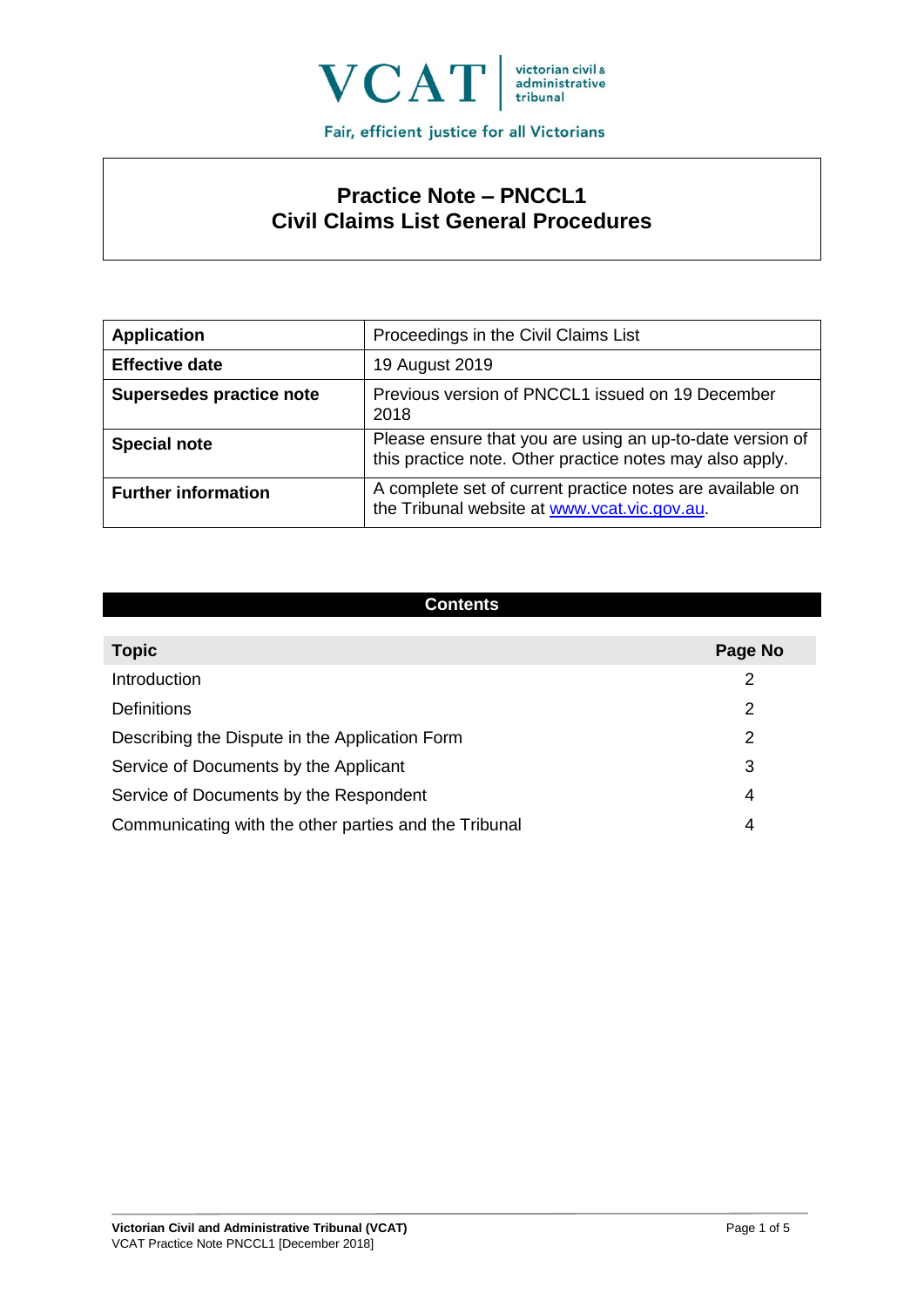#### **Introduction**

- 1 The Civil Claims List is frequently used by people who represent themselves, rather than retaining a lawyer or other agent. This practice note is issued to encourage parties to only file necessary and relevant documents.
- 2 The general procedures in this practice note apply to all proceedings in the Civil Claims List unless the Tribunal varies its operation at its discretion in the circumstances of a particular proceeding.
- 3 In any proceeding, the Tribunal may, at its discretion, vary the operation of a practice note by direction or order. Directions are often made in cases where the claim exceeds \$15,000.00 or where the issues are complex.
- 4 This practice note should be read in conjunction with the practices and procedures set out in the Act and Rules. The practice note is also complemented by other practice notes that apply to specific topics and specific Lists.
- 5 This practice note has been issued by the Rules Committee pursuant to section 158 of the *Victorian Civil and Administrative Tribunal Act 1998* (Vic).

#### **Definitions**

| <b>Word</b>        | <b>Definition</b>                                                            |
|--------------------|------------------------------------------------------------------------------|
| Act                | Victorian Civil and Administrative Tribunal Act 1998 (Vic)                   |
| <b>Regulations</b> | Victorian Civil and Administrative Tribunal (Fees) Regulations<br>2016 (Vic) |
| <b>Rules</b>       | Victorian Civil and Administrative Tribunal Rules 2018 (Vic)                 |
| <b>Applicant</b>   | The person making the application                                            |
| <b>Respondent</b>  | The person against whom the application is made                              |

6 A word or term used in this practice note has the same meaning as defined in the Act or in the *Interpretation of Legislation Act 1984* (Vic).

## **Describing the Dispute in the Application Form**

- 7 The application form needs to tell the Tribunal and each respondent what the dispute is about, as well as what order is being sought by the person making the application. Usually, all of the necessary information can be included in the application form itself, or else in a summary that is attached to the application form.
- 8 Supporting documents that explain or are intended to prove the applicant's claim such as an expert's report, invoices or quotes, photographs, extracts of a contract and other documents of this nature – should **not** be attached to the application form.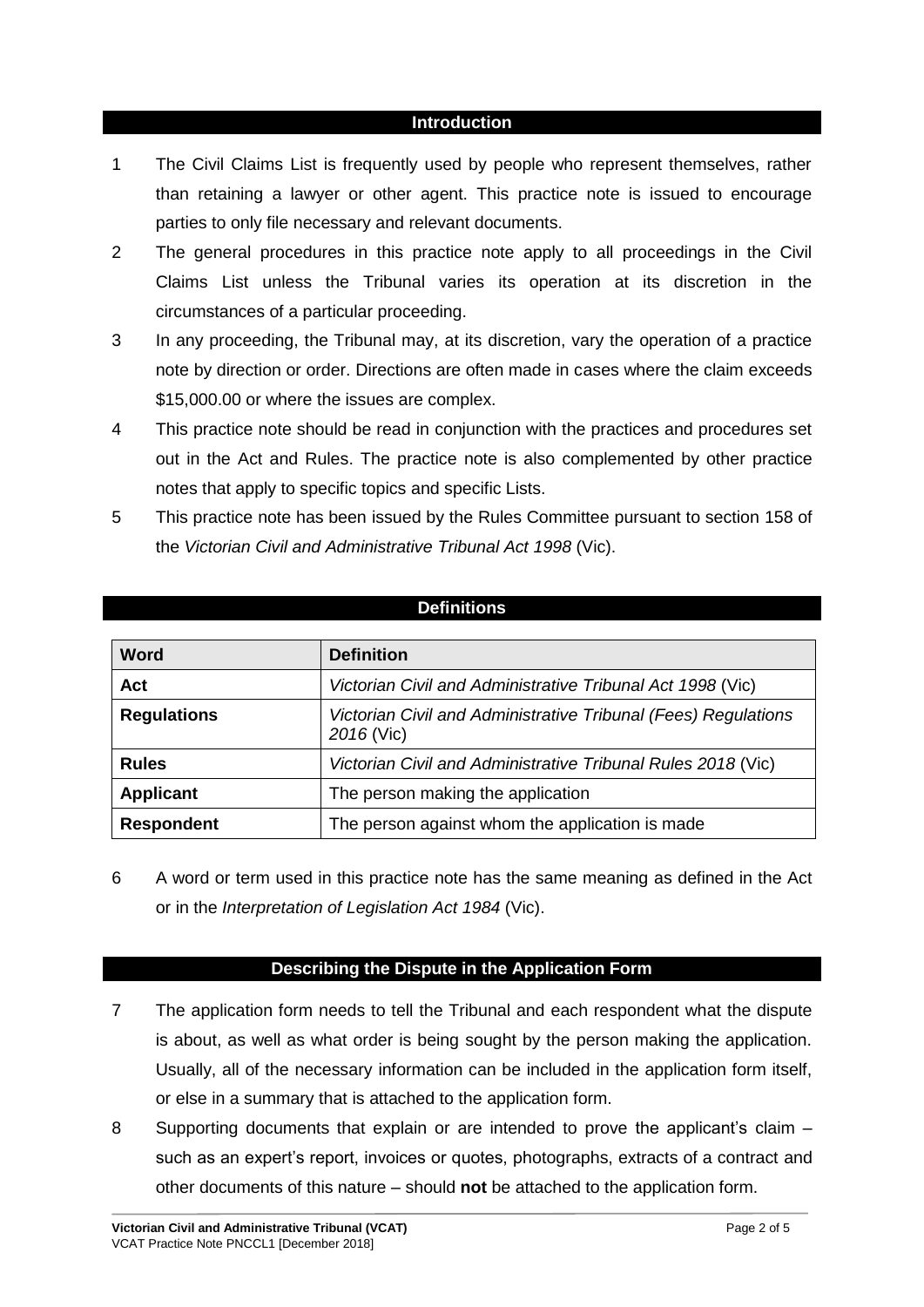- 9 Instead, copies of any documents that support your claim, including those listed above, should be brought to the Tribunal on the day of your hearing and should be handed up to the Tribunal Member who has been allocated to hear your dispute.
- 10 Copies of all documents on which you intend to rely in order to support your claim should be sent to all other parties to the proceeding **within 28 days** after receiving the notice of hearing and declaration of service form from the Tribunal (see "Service of Documents", below).
- 11 If the hearing needs to be adjourned because these documents have not been served on the other parties, the applicant will need to pay a fee for each additional day taken up in hearing the matter. These fees are set out in the Regulations.

## **Service of Documents by the Applicant**

- 12 An application may consist of the application form alone, or may consist of the application accompanied by an attached document summarising or setting out a history of the dispute.
- 13 When filing an application, applicants should retain a copy of the application form, together with all attachments, for their own records and so they can serve a copy on the respondent/s (see 'Service of Documents' below).
- 14 If any one or more of the respondents is a company, a copy of an ASIC search showing the company name and registered address in respect of each respondent company must be filed along with the application form, as required in the Rules. Instructions on how to obtain an ASIC search are on the [VCAT website.](https://www.vcat.vic.gov.au/disputes/civil-disputes/news/important-information-about-lodging-application)
- 15 When an application is filed/lodged with the Tribunal it will be given a unique case number by the Tribunal. This number must be used on all documents and correspondence that relates to the case that is sent to the other party/ies and to the Tribunal.
- 16 When an application is filed, the Tribunal will send:
	- (a) to the applicant: a notice of hearing displaying the case number relating to the proceeding, as well as a declaration of service form; and
	- (b) to each respondent: a copy of the application form (including the attached summary, if any), as well as a notice of hearing displaying the case number relating to the proceeding. **The Tribunal will not send to the respondent a copy of any supporting documents filed with the application.**
- 17 **Within 28 days** of receiving the notice of hearing and declaration of service form from the Tribunal, the applicant must serve copies of the following documents on each respondent to the proceeding by sending to each respondent: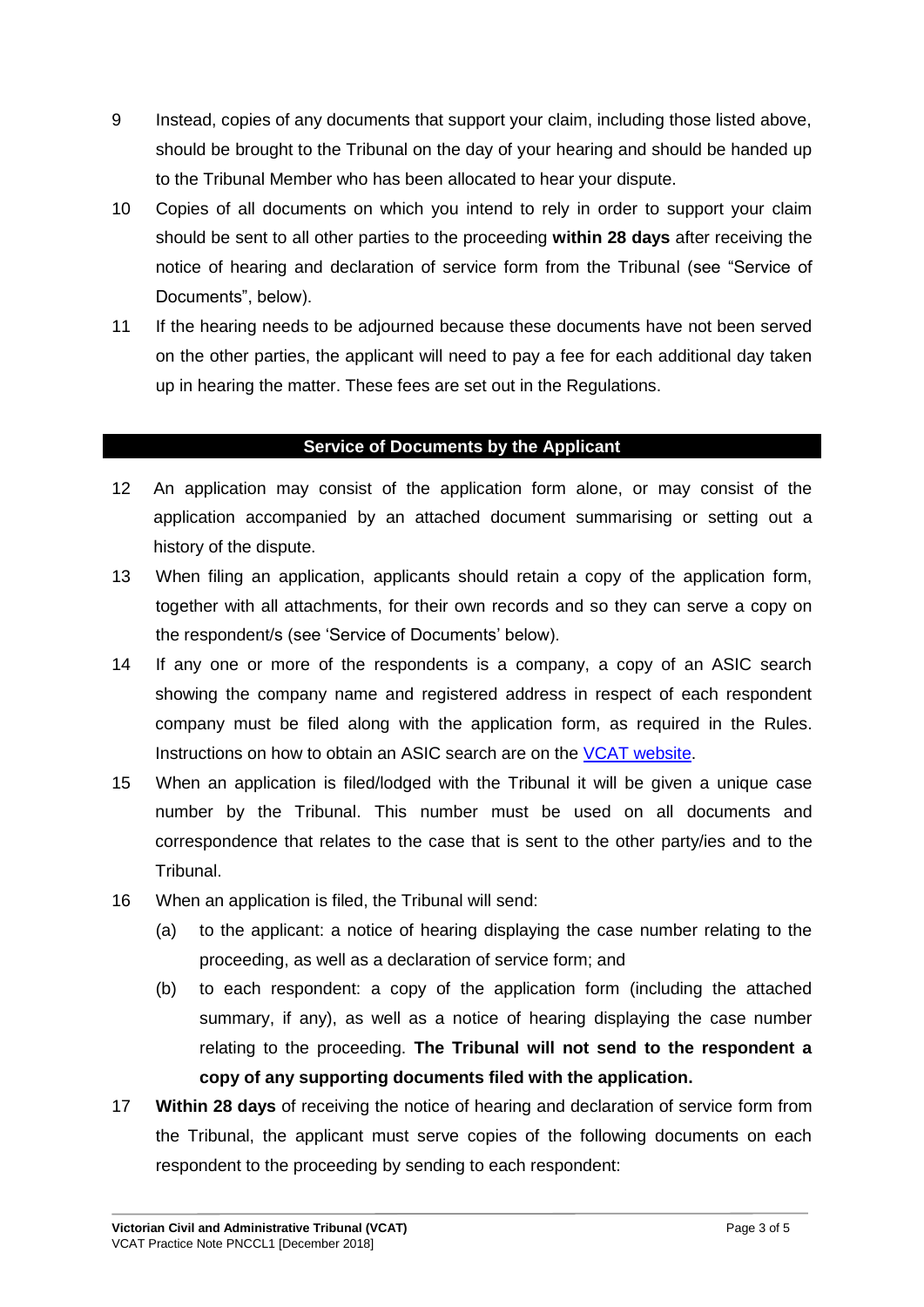- (a) a complete copy of the application with all attachments;
- (b) any expert reports on which the applicant relies; and
- (c) any other document on which the applicant intends to rely at the hearing in support of the claim, including any relevant contracts, correspondence, invoices, quotes and photographs.

If a respondent is a company, postal service or personal delivery is made at the registered office as shown on the ASIC search or by sending it to the company's electronic address (e.g. email). An electronic address can only be used to serve documents if it has previously been used between parties to communicate or if the intended recipient has previously provided their email address as the means of communication to the Tribunal.

- 18 Applicants should retain a copy of the application form, together with all attachments, for their own records.
- 19 At the hearing, the applicant must give to the Tribunal Member a signed and completed declaration of service form.
- **Note:** If a respondent does not attend the hearing, it is essential that the applicant proves that a complete copy of the application form with all attachments was served on the respondent. If the documents have not been served, the proceeding might be struck out or the hearing adjourned. If the hearing is adjourned, a hearing fee will be payable by the applicant for any subsequent day of hearing.
- 20 There is no need to file any documents that are served on the respondent(s) with the Tribunal prior to the hearing, unless the Tribunal orders otherwise. At the hearing, an extra copy of all documents relied on in support of the claim should be handed to the Tribunal Member. These documents will remain on the Tribunal's file.

## **Service of Documents by the Respondent**

- 21 In the interests of fairness, all respondents should send copies of documents relied on in defence of the claim to all other parties to the proceeding as soon as possible, including any expert reports. This prevents parties from being "ambushed" at the hearing, which can lead to adjournments. Parties who cause an adjournment in a proceeding may incur hearing fees and could have some costs awarded against them once the matter has been dealt with.
- 22 The respondents must bring copies of these documents to the hearing and produce copies of them to the Tribunal Member. Unless the Tribunal otherwise orders, it is not necessary to file these documents prior to the commencement of the hearing. Such an order might be made in complex cases.

#### **Communicating with other parties and the Tribunal**